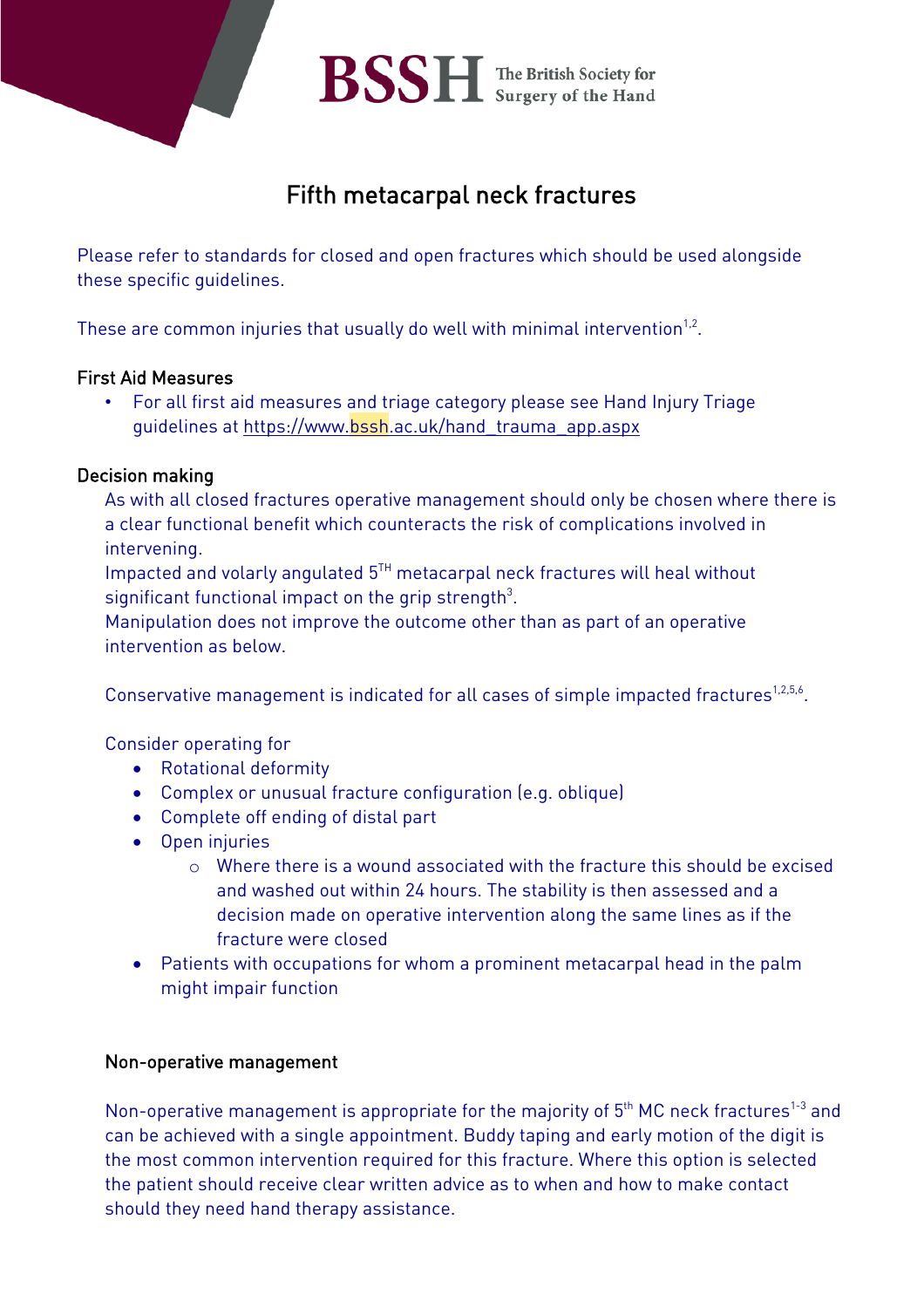# BSSH The British Society for

An ulnar gutter Position of Safe Immobilisation (POSI) splint followed by referral to hand therapy should be available for patients who have excessive pain/swelling or a MCP joint extension deficit of >45 degrees.

#### Operative management

Refer to Open and Closed Hand Fracture standards for Timing, Staff, Equipment, and Environment.

#### **Technical**

- Bouquet wiring or plating have lower complication rates than transverse wiring $1,4$
- Other options include intramedullary cannulated screws

#### Therapy requirements post-operatively

Refer to Open and Closed Hand Fracture standards

#### Audit

- Regular or rolling audits of
	- Infection rate
	- Rate of re-operation for various fixation methods; e.g. removal of metalwork, tenolysis and osteotomies
	- Number of hospital visits/interventions

#### References

- 1. Shuang-Le Zong, MD, Gang Zhao, MD, Li-Xin Su, MD, Wei-Dong Liang, MD, Li-Geng Li, MD, Guang Cheng, MD, Ai-Jun Wang, MD, Xiao-Qiang Cao, MD, Qiu-Tao Zheng, MD, Li-Dong Li, MD, and Shi-Lian Kan, MD Treatments for the Fifth Metacarpal Neck Fractures; A Network Meta-analysis of Randomized Controlled Trials. Medicine (Baltimore). 2016; 95(11): e3059
- 2. N. Sletten, J. C. Hellund, B. Olsen, S. Clementsen, H. D. Kvernmo, and L. Nordsletten Conservative treatment has comparable outcome with bouquet pinning of little finger metacarpal neck fractures: a multicentre randomized controlled study of 85 patients J Hand Surg Eur Vol. 2015;40(1):76-83
- 3. Ford DJ, Ali MS, Steel WM. Fractures of the fifth metacarpal neck: is reduction or immobilisation necessary? J Hand Surg Br. 1989 May;14(2):165-7.
- 4. Kolitz KM, Hammert WC,Vedder NB, Huang J Metacarpal fractures ,treatment and complications. Hand 2014; 9 (1) 16-23